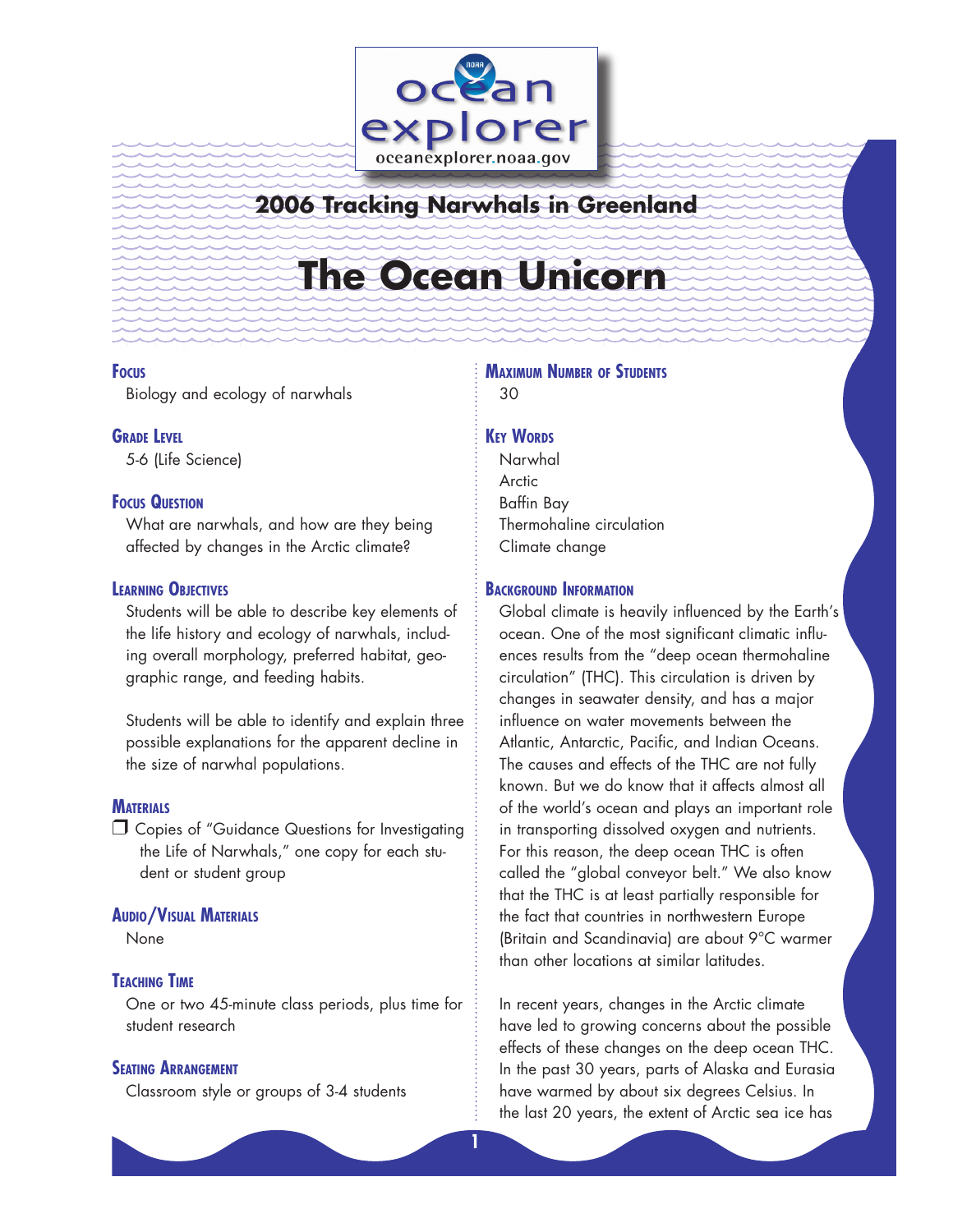decreased by at least 5%, and in some areas, sea ice thickness has decreased by 40%. Dense water sinking in the North Atlantic Ocean is one of the principal forces that drives the circulation of the global conveyor belt (see "More About the Deep Ocean Thermohaline Circulation," below). Since an increase in freshwater inflow (such as from melting ice) or warmer temperatures in these areas would weaken the processes that cause seawater density to increase, these changes could also weaken the global conveyor belt.

Changes are being seen in Arctic regions where dense seawater formation occurs, but the significance of these changes is not yet clear. Although the Arctic as a whole is getting warmer, air and sea surface temperatures near western Greenland show a significant cooling trend, and sea ice concentrations in Baffin Bay have increased significantly since 1953. At the same time, deep (400 m and below) water temperatures in Baffin Bay are slowly increasing. Some of this warmer water flows into the Labrador Sea, which is one of the sources for the cold, dense water that drives the deep ocean THC. Because it is a global process, some scientists wonder whether the THC may be related in some way to other changes being seen in Earth's ocean. One such change is an apparent decline in net oceanic primary productivity; more than six percent globally in the last two decades (Gregg, et al., 2003). Nearly 70 percent of the decline occurred in high latitudes (above 30 degrees) in the North Pacific and North Atlantic Basins. These observations, coupled with very limited understanding of how the global ocean influences life on Earth, illustrate why many scientists believe that it is critical to learn more about about the deep ocean THC and how it is being affected by climate change—especially in the Arctic.

Profiles of salinity, temperature, and depth are among the most fundamental pieces of information used by biological and physical oceanographers, and are particularly relevant when studying movements of cold, dense water masses. But

extreme cold, six-month nights, and ocean areas blocked by sea ice have prevented these kinds of measurements in many parts of the Arctic, particularly during winter. The Tracking Narwhals in Greenland Exploration plans to overcome these difficulties through an unusual partnership between humans and the narwhal whale.

One of the species likely to be affected by climate changes in the Arctic is the narwhal, a whale best known for its unicorn-like tusk. Narwhals spend their entire lives in the Arctic, and prefer habitats that are in or near sea ice. But increasing concentrations of sea ice may be "too much of a good thing" for narwhals, since they need some open water to survive. One of the largest populations of narwhals spends most of the winter in Baffin Bay, where they dive repeatedly to depths that exceed 1,500 m in search of food. The Tracking Narwhals in Greenland Exploration plans to enlist the help of narwhals to learn more about climate change in the Arctic and its impact on ocean ecosystems.

Instrument packages called "satellite tags" will be attached to narwhals to record temperature and depth as the whales dive for food. A transmitter in each tag will send the data to a satellite in polar orbit above Earth. Later, the data will be downloaded back to Earth to give scientists the first-ever information on deepwater winter temperatures in Baffin Bay. The purpose of the Tracking Narwhals in Greenland Exploration is to improve our understanding of climatic changes occurring in an offshore ecosystem of Baffin Bay, and how these changes may affect narwhal populations that are part of that ecosystem. Expedition activities are directed toward three objectives:

- To employ narwhals as oceanographic sampling platforms to collect temperature data from deep waters in Baffin Bay;
- To identify narwhals' response to movement of openings in pack ice; and
- To describe relationships between narwhal behavior and properties of the pack ice habitat.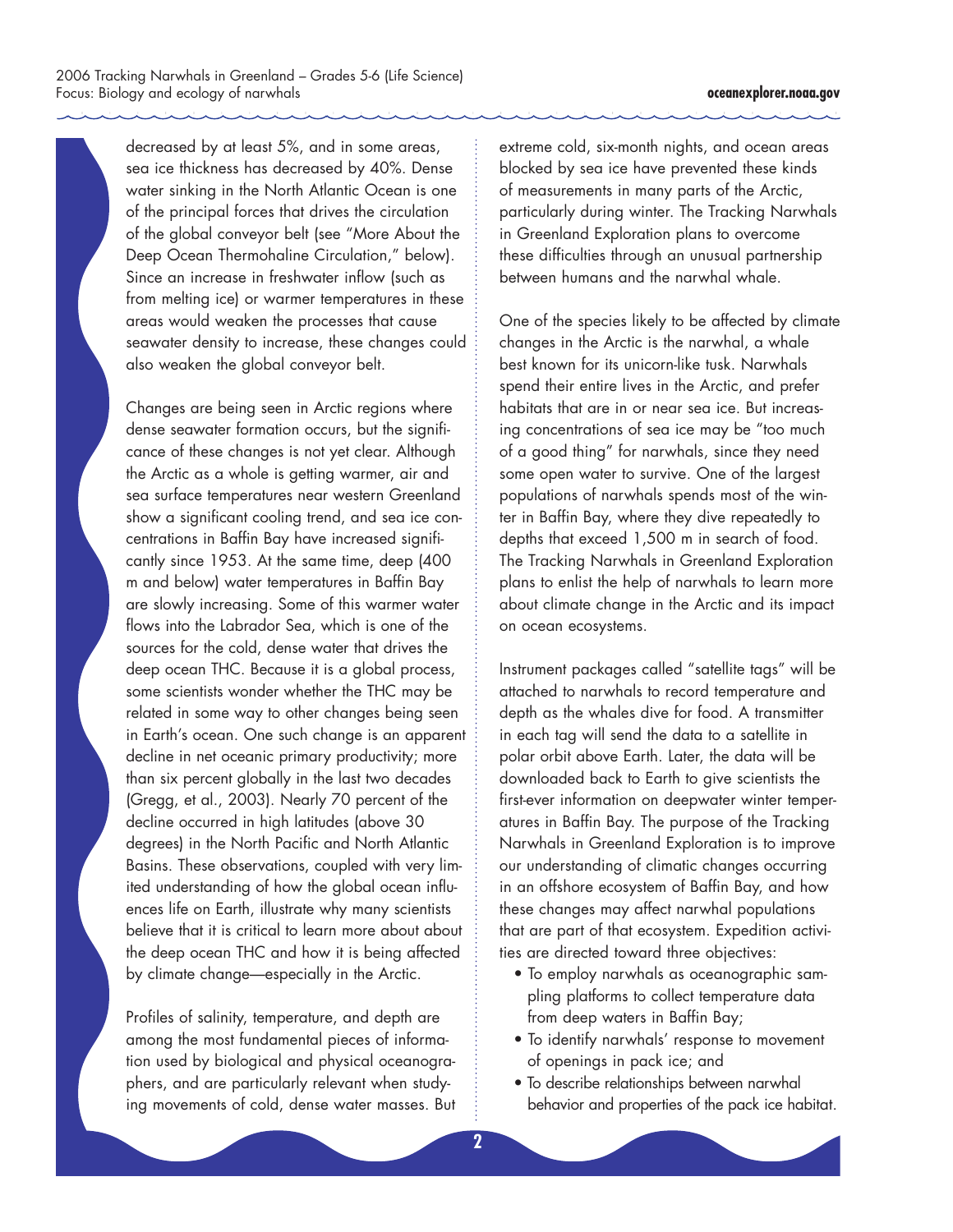#### **oceanexplorer.noaa.gov**

In this lesson, students will learn about the basic biology of narwhals, and some of the ways in which climate change may be affecting these "ocean unicorns."

#### **Learning Procedure**

- 1. To prepare for this lesson, read the introductory essays for the Tracking Narwhals in Greenland Exploration at http://oceanexplorer.noaa. gov/explorations/06arctic/welcome.html. If students will not have access to the internet for research, you may want to make copies of selected reference materials listed under "Resources," or ensure that adequate materials are available in libraries that are available for student use.
- 2. Briefly review the concept of the deep ocean THC, highlighting the importance of cold, dense water formation in the Arctic. Briefly discuss students' ideas about how global climate change may be affecting the Arctic region. Be sure students realize that an "average temperature increase" does not mean that temperature is increasing everywhere, and that some parts of the Arctic (e.g., western Greenland and Baffin Bay) have been getting colder in recent decades. Introduce the Tracking Narwhals in Greenland Exploration. Have students discuss the difficulties of working in the Arctic region, especially during winter, and "brainstorm" ways in which these difficulties might be overcome. Briefly discuss how scientists plan to use narwhals as "partners" to collect information about winter oceanographic conditions in Baffin Bay.
- 3. Tell students that their assignment is to learn about the basic biology of narwhals. Provide each student or student group with a copy of "Guidance Questions for Investigating the Life of Narwhals." You may want to require that answers be submitted in several paragraphs (i.e., report format) or simply as short statements ("short answer" format). Depending upon time and resources available, you may also

want to require students to include appropriate illustrations and/or a map locating the narwhals' geographic distribution.

- 4. Lead a discussion of students' answers to worksheet questions. The following points should be included:
	- Narwhals belong to the genus *Monodon* and the species *monoceros*.
	- Narwhals belong to the class Mammalia and the order Cetacea.
	- Male and female narwhals have two teeth, in the upper jaw. In most female narwhals, the teeth never erupt through the gum. In most males, the left tooth forms a long tusk. In rare cases, males may develop two tusks, and females may also develop one or two tusks.
	- The most widely accepted hypothesis for the function of the narwhal's tusk is that it is a secondary sexual characteristic, possibly involved with mating behavior or as a weapon in battles over possession of females.
	- Narwhals spend their entire lives in the Arctic.
	- Narwhals eat fish (including polar cod, Greenland halibut, flounder, salmon, and herring), cephalopods (squids and octopuses), and shrimp.
	- Narwhals can dive to depths of 1,500 m (4,900 ft) or more.
	- Narwhals need to come to the surface of the ocean periodically, because they are mammals and must surface to breathe air.
	- Narwhals seem to prefer deep water near loose pack ice. In the summer, they occupy deep bays and fjords in the Canadian High Arctic and Greenland. As winter approaches,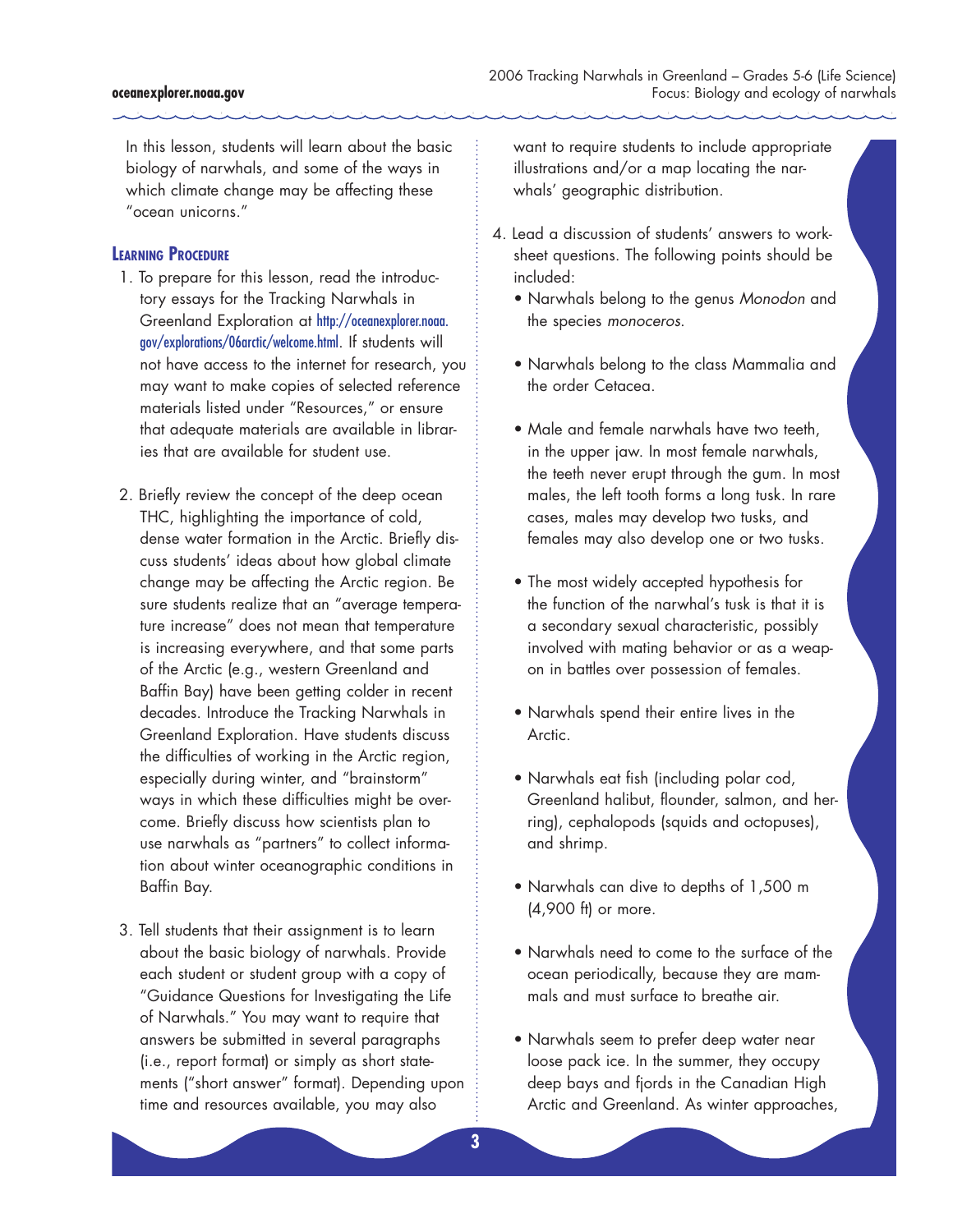

narwhals migrate into the pack ice of Baffin Bay, the northern Davis Strait, and adjacent waters.

- Normally, a female narwhal produces one calf at a time.
- Narwhals can live for 50 years or more.
- Narwhals have been traditionally hunted by by indigenous Arctic peoples who value them as a staple food (the skin is rich in vitamin C), as well as for their tusks (though international efforts to control the global ivory trade may have reduced tusk sales in recent years). Narwhal sinews may also be used as thread.
- Three possible reasons for the apparent decrease in narwhals are:
	- Hunting;
	- Increased competition for food, due to the development of an inshore fishery for Greenland halibut; and
	- Climate change (in contrast to the overall trend in the Arctic, sea ice in Baffin Bay has been increasing over the last several decades, increasing the risk of entrapment).

## **The Bridge Connection**

www.vims.edu/bridge/ – Enter "greenhouse" in the "Search" box, then click "Search" to display entries on the Bridge Web site for global climate change and the greenhouse effect.

## **The "Me" Connection**

Have students write a brief essay describing a hypothetical instance in which scientists partner with another species to conduct a scientific investigation about climate change.

## **Connections to Other Subjects**

English/Language Arts, Geography, Physical Science

## **Assessment**

Students' answers to worksheet questions and participation in class discussions provide opportunities for assessment.

#### **EXTENSIONS**

- 1. Visit http://oceanexplorer.noaa.gov/explorations/06arctic/welcome.html for daily logs and updates about discoveries being made by the Tracking Narwhals in Greenland Exploration.
- 2. Visit http://oceanography.geol.ucsb.edu/Ocean\_Materials/ Mini\_Studies/Greenhouse\_gases/Greenhouse\_gases.html for more information and activities related to the greenhouse effect.

## **Resources**

#### **NOAA Learning Objects**

http://www.learningdemo.com/noaa/ Click on the link to Lesson 8 - Ocean Currents.

## **Other Relevant Lesson Plans from the Ocean Exploration Program**

## **Three Cold Realms**

## http://oceanexplorer.noaa.gov/explorations/05arctic/background/ edu/media/arctic05\_threecoldrealms.pdf

(5 pages, 267k) (from the Hidden Ocean, Arctic 2005 Expedition)

Focus – (Biology) Pelagic, benthic and sea ice realms

In this activity, students will be able to compare and contrast the pelagic, benthic and sea ice realms of the Arctic Ocean, name at least three organisms that are typical of each of these three realms, and explain how the pelagic, benthic and sea ice realms interact with each other.

## **The Big Burp: A Bad Day in the Paleocene**

http://oceanexplorer.noaa.gov/explorations/03windows/background/education/media/03win\_badday.pdf (5 pages, 364k) (from the 2003 Windows to the Deep Expedition)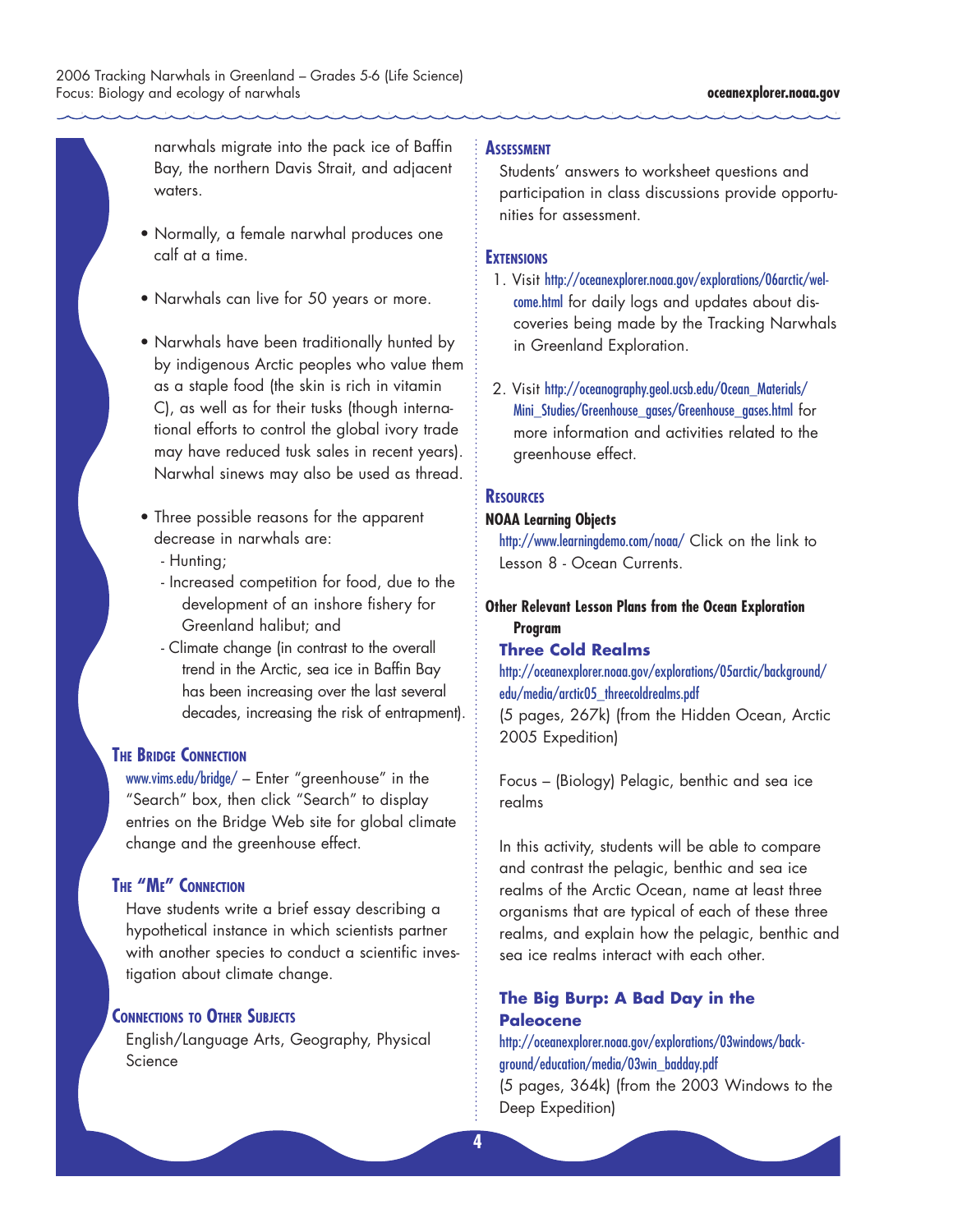#### **oceanexplorer.noaa.gov**

Focus: Global climate change and the Paleocene extinction (Earth Science)

In this activity, students will be able to describe the overall events that occurred during the Paleocene extinction event, describe the processes that are believed to result in global climate change, and infer how a global climate change event could have contributed to the Paleocene extinction event.

#### **Polar Bear Panic!**

http://oceanexplorer.noaa.gov/explorations/02arctic/background/ education/media/arctic\_polarbears.pdf

(8 pages, 476k) (from the 2002 Arctic Exploration Expedition)

Focus: Climate change in the Arctic Ocean

In this activity, students will be able to identify the three realms of the Arctic Ocean, and describe the relationships between these realms; graphically analyze data on sea ice cover in the Arctic Ocean, and recognize a trend in these data; discuss possible causes for observed trends in Arctic sea ice; and infer the potential impact of these trends on biological communities in the Arctic.

#### **Life in the Crystal Palace**

http://oceanexplorer.noaa.gov/explorations/02arctic/background/ education/media/arctic\_crystal.pdf (6 pages, 464k) (from the 2002 Arctic

Exploration Expedition)

Focus: Sea ice communities in the Arctic Ocean

Students will be able to identify major groups of organisms found in Arctic sea ice communities, describe major physical features of sea ice communities and how these features change during summer and winter, and will be able to explain how these changes affect biological activity within these communities. Students will also be able to describe interactions that take place between sea ice communities, and will be able to explain the importance of sea ice communities to Arctic ecosystems.

#### **Other Links and Resources**

*The web links below are verified at the time of publication, but over time, some links may change or become obsolete. Searching with key words may help to locate an updated site.*

http://oceanexplorer.noaa.gov/explorations/06arctic/welcome.html – Follow the Tracking Narwhals in Greenland Exploration daily as documentaries and discoveries are posted each day for your

classroom use. http:nmml.afsc.noaa.gov/education/cetaceans/narwhal2.htm

– General information on narwhals.

http://www.mi.mun.ca/mi-net/Fishdeve/cetace14.htm – Extensive information on narwhals.

http://www.narwhal-whales.com/narwhals-links.htm – Links to information about narwhals.

http://www.narwhal.info/ – Web site dedicated to gathering and sharing information about narwhals

http://www.nasa.gov/centers/goddard/news/topstory/2003/ 0815oceancarbon.html – "Ocean Plant Life Slows Down and Absorbs Less Carbon;" article about decreasing ocean primary productivity

http://www.nasa.gov/home/hqnews/2003/jun/HQ\_03182\_green\_garden.html – "Global Garden Grows Greener;" article about increases in terrestrial primary productivity

Laidre, K. L. and M. P. Heide-Jørgensen. 2005. Winter feeding intensity of narwhals. Marine Mammal Science 21(1):45-57. http://faculty.washington.edu/klaidre/docs/LaidreandHJ\_ 2005b.pdf

Laidre, K. L. and M. P. Heide-Jørgensen. 2005. Arctic sea ice trends and narwhal vulnerability. Biological Conservation 121:509- 517. http://faculty.washington.edu/klaidre/docs/ LaidreandHJ\_2005a.pdf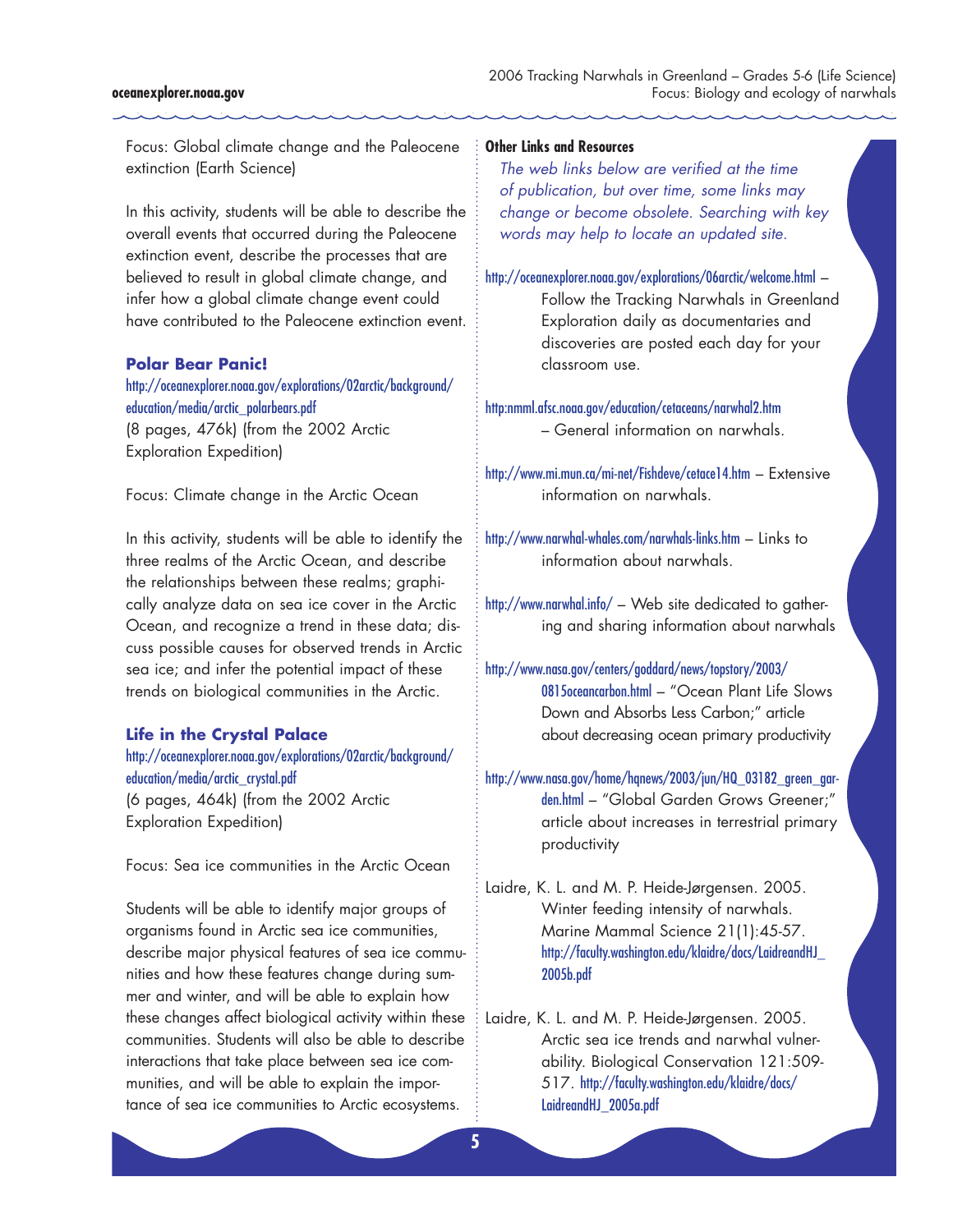Laidre, K. L., M. P. Heide-Jørgensen, M. L. Logsdon, R. C. Hobbs, P. Heagerty, R. Dietz, O. A. Jørgensen, and M. A. Treble. 2004. Seasonal habitat associations of narwhals in the high Arctic. Marine Biology 145:821-831. http://faculty.washington.edu/klaidre/ docs/Laidreetal\_2004c.pdf

Laidre, K. L., M. P. Heide-Jørgensen, O. A. Jørgensen, and M. A. Treble. 2004. Deep ocean predation by a high Arctic cetacean. ICES Journal of Marine Science 61(3):430- 440. http://faculty.washington.edu/klaidre/docs/ Laidreetal\_2004b.pdf

Heide-Jørgensen, M. P. and K. L. Laidre. 2004. Declining Extent of Open-water Refugia for Top Predators in Baffin Bay and Adjacent Waters. Ambio 33(8):488-495. http://faculty. washington.edu/klaidre/docs/HJandLaidre2004.pdf

Heide-Jørgensen, M. P., R. Dietz, K. L. Laidre, P. Richard, J. Orr, and H. C. Schmidt. 2003. The migratory habits of narwhals. Canadian Journal of Zoology 81:1298- 1305. http://faculty.washington.edu/klaidre/docs/ HJetal\_2003b.pdf

#### http://www.tyndall.ac.uk/publications/tyn\_symp/arctic.pdf

– Synopsis of a conference on "Climate Change, the Arctic and the United Kingdom: directions for future research;" 8 May 2002, University of East Anglia

http://www.arctic-council.org – Arctic Council Web site.

http://www.acia.uaf.edu – Web page for the Arctic Climate Impact Assessment secretariat

http://www.ngdc.noaa.gov/paleo/ctl/about4.html – "Overview of Climate Processes" from NOAA's Paleoclimatology Web site

http://www.uky.edu/KGS/education/geologictimescale.pdf and http://www.uky.edu/KGS/education/activities.html#time – Great resources on geological time and major events in Earth's history

## **National Science Education Standards**

## **Content Standard A: Science As Inquiry**

- Abilities necessary to do scientific inquiry
- Understandings about scientific inquiry

#### **Content Standard B: Physical Science**

• Motions and forces

## **Content Standard C: Life Science**

- Structure and function in living systems
- Populations and ecosystems
- Diversity and adaptations of organisms

#### **Content Standard E: Science and Technology**

- Abilities of technological design
- Understandings about science and technology

## **Content Standard F: Science in Personal and Social Perspectives**

- Populations, resources, and environments
- Natural hazards
- Risks and benefits
- Science and technology in society

## **Ocean Literacy Essential Principles and Fundamental CONCEPTS**

## **Essential Principle 1.**

**The Earth has one big ocean with many features.**

- *Fundamental Concept a*. The ocean is the dominant physical feature on our planet Earth— covering approximately 70% of the planet's surface. There is one ocean with many ocean basins, such as the North Pacific, South Pacific, North Atlantic, South Atlantic, Indian and Arctic.
- *Fundamental Concept c.* Throughout the ocean there is one interconnected circulation system powered by wind, tides, the force of the Earth's rotation (Coriolis effect), the Sun, and water density differences. The shape of ocean basins and adjacent land masses influence the path of circulation.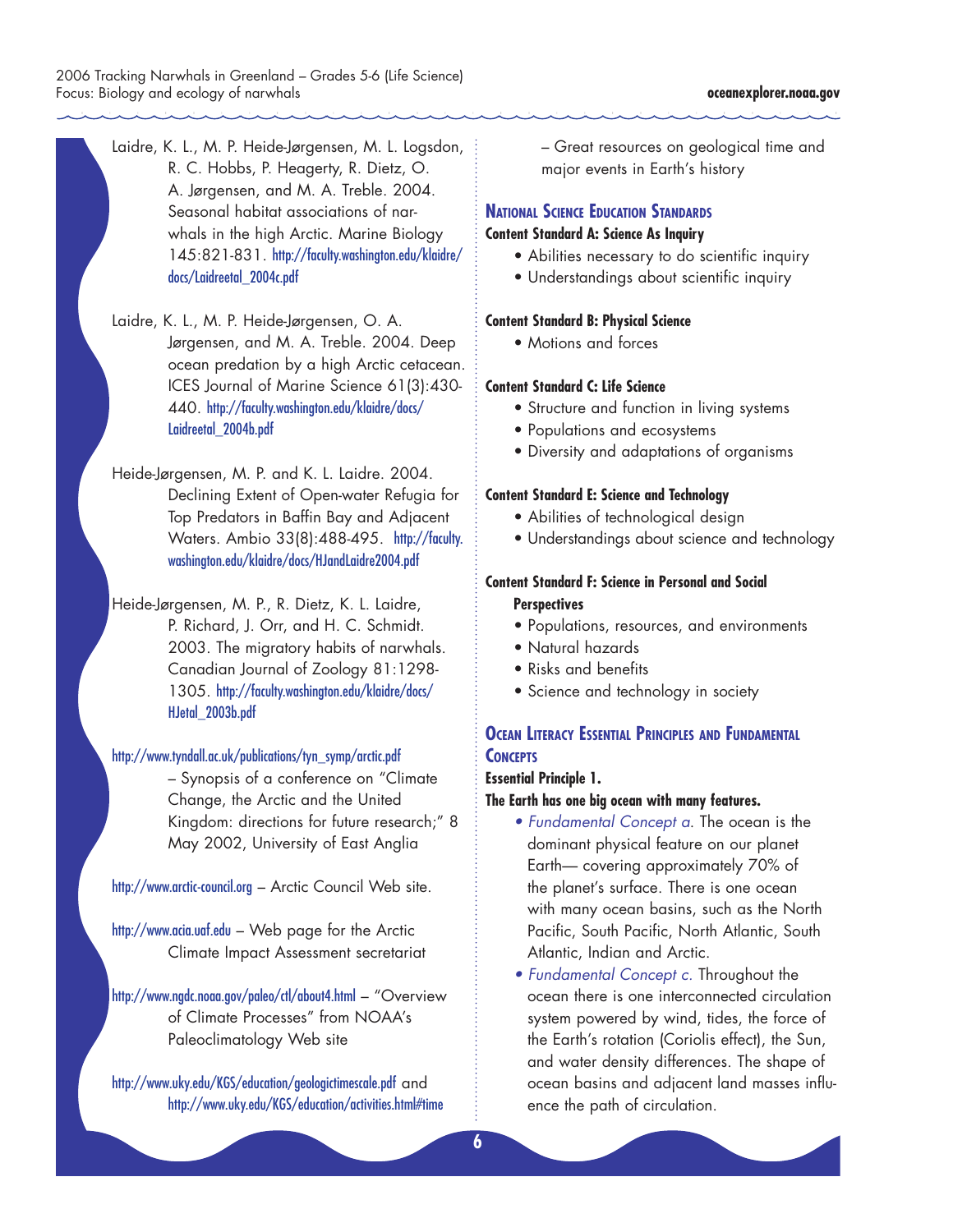#### **oceanexplorer.noaa.gov**

*• Fundamental Concept e.* Most of Earth's water (97%) is in the ocean. Seawater has unique properties: it is saline, its freezing point is slightly lower than fresh water, its density is slightly higher, its electrical conductivity is much higher, and it is slightly basic. The salt in seawater comes from eroding land, volcanic emissions, reactions at the seafloor, and atmospheric deposition.

#### **Essential Principle 3.**

#### **The ocean is a major influence on weather and climate.**

- *Fundamental Concept a.* The ocean controls weather and climate by dominating the Earth's energy, water and carbon systems.
- *Fundamental Concept b.* The ocean absorbs much of the solar radiation reaching Earth. The ocean loses heat by evaporation. This heat loss drives atmospheric circulation when, after it is released into the atmosphere as water vapor, it condenses and forms rain. Condensation of water evaporated from warm seas provides the energy for hurricanes and cyclones.
- *Fundamental Concept f.* The ocean has had, and will continue to have, a significant influence on climate change by absorbing, storing, and moving heat, carbon and water.
- *Fundamental Concept g.* Changes in the ocean's circulation have produced large, abrupt changes in climate during the last 50,000 years.

## **Essential Principle 6.**

#### **The ocean and humans are inextricably interconnected.**

*• Fundamental Concept g.* Everyone is responsible for caring for the ocean. The ocean sustains life on Earth and humans must live in ways that sustain the ocean. Individual and collective actions are needed to effectively manage ocean resources for all.

## **Essential Principle 7.**

#### **The ocean is largely unexplored.**

*• Fundamental Concept a.* The ocean is the last

and largest unexplored place on Earth—less than 5% of it has been explored. This is the great frontier for the next generation's explorers and researchers, where they will find great opportunities for inquiry and investigation.

- *Fundamental Concept b.* Understanding the ocean is more than a matter of curiosity. Exploration, inquiry and study are required to better understand ocean systems and processes.
- *Fundamental Concept d.* New technologies, sensors and tools are expanding our ability to explore the ocean. Ocean scientists are relying more and more on satellites, drifters, buoys, subsea observatories and unmanned submersibles.
- *Fundamental Concept f.* Ocean exploration is truly interdisciplinary. It requires close collaboration among biologists, chemists, climatologists, computer programmers, engineers, geologists, meteorologists, and physicists, and new ways of thinking.

#### **Send Us Your Feedback**

We value your feedback on this lesson. Please send your comments to: oceanexeducation@noaa.gov

#### **For More Information**

Paula Keener-Chavis, Director, Education Programs NOAA Ocean Exploration Program Hollings Marine Laboratory 331 Fort Johnson Road, Charleston SC 29412 843.762.8818 843.762.8737 (fax) paula.keener-chavis@noaa.gov

#### **Acknowledgements**

This lesson plan was produced by Mel Goodwin, PhD, The Harmony Project, Charleston, SC for the National Oceanic and Atmospheric Administration. If reproducing this lesson, please cite NOAA as the source, and provide the following URL: http://oceanexplorer.noaa.gov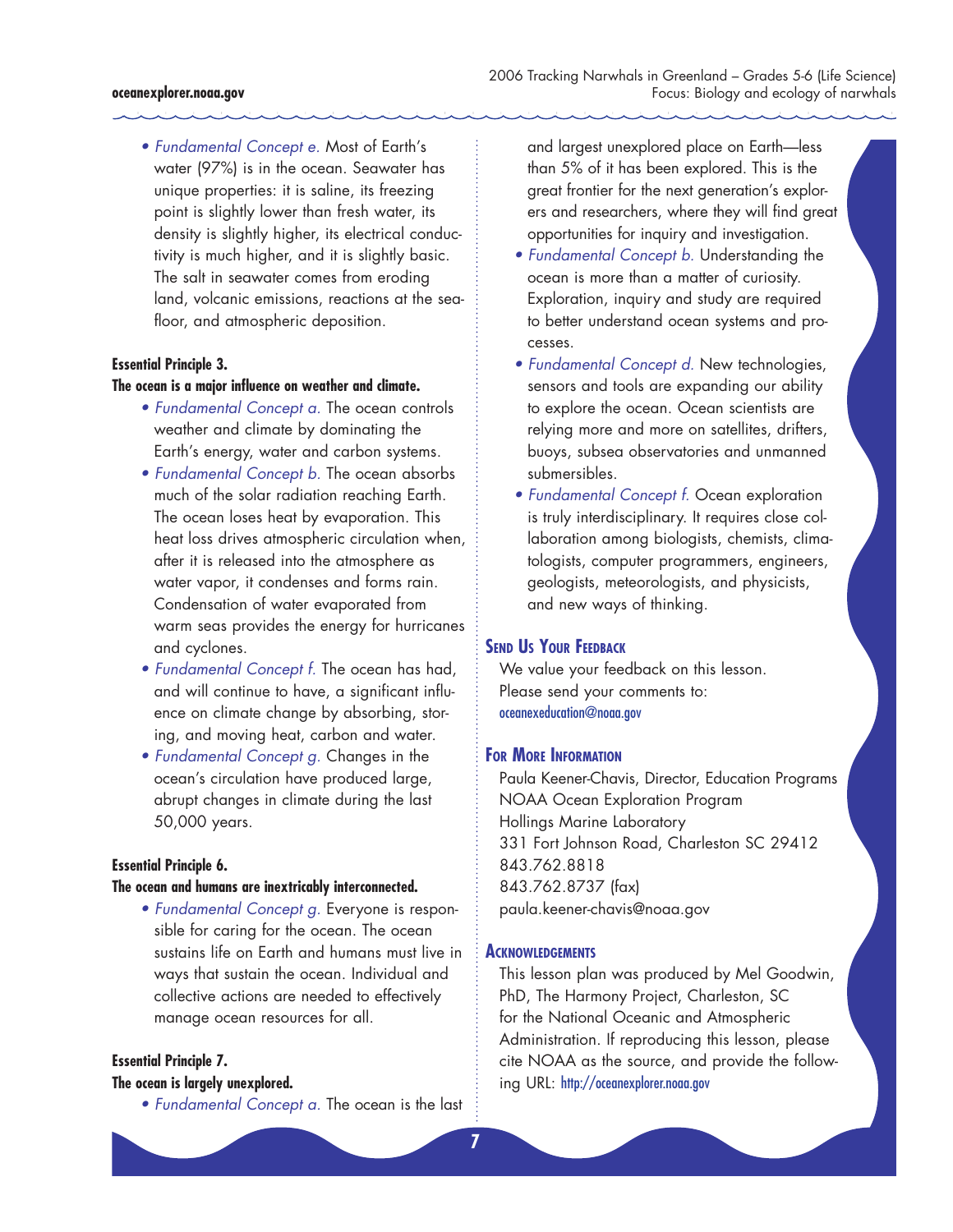# **Student Handout Guidance Questions for Investigating the Life of Narwhals Teacher Answer Key**

- 1. What are the genus and species names of narwhals? *Monodon monoceros*
- 2. Narwhals belong to which class and order? *Class Mammalia, order Cetacea*
- 3. How many teeth do male and female narwhals have? *Two teeth. In most female narwhals, the teeth never erupt through the gum. In most males, the left tooth forms a long tusk. In rare cases, males may develop two tusks, and females may also develop one or two tusks.*
- 4. What is the most widely accepted hypothesis for the function of the narwhal's tusk? *It is a secondary sexual characteristic, possibly involved with mating behavior or as a weapon in battles over possession of females.*
- 5. Narwhals spend what part of their lives in the Arctic? *Narwhals spend their entire lives in the Arctic.*
- 6. What do narwhals eat? *Fish (including polar cod, Greenland halibut, flounder, salmon, herring), cephalopods (squids and octopuses), and shrimp*
- 7. How deep can narwhals dive? *1,500 m (4,900 ft) or more*
- 8. Why do narwhals need to come to the surface of the ocean periodically? *Since they are mammals, narwhals must surface periodically to breathe air.*
- 9. Where do narwhals live during the summer? Where do they live during the winter? *Narwhals seem to prefer deep water near loose pack ice. In the summer, they occupy deep bays and fjords in the Canadian High Arctic and Greenland. As winter approaches, narwhals migrate into the pack ice of Baffin Bay, the northern Davis Strait, and adjacent waters.*
- 10. Normally, about how many offspring does a female narwhal produce at once? *One*
- 11. About how long can narwhals live? *Narwhals live 50 years or more.*
- 12. Why are narwhals hunted by indigenous Arctic people? *Narwhals have been traditionally hunted by by indigenous Arctic peoples who value them as a staple food (the skin is rich in vitamin C), as well as for their tusks (though international efforts to control the global ivory trade may have reduced tusk sales in recent years).*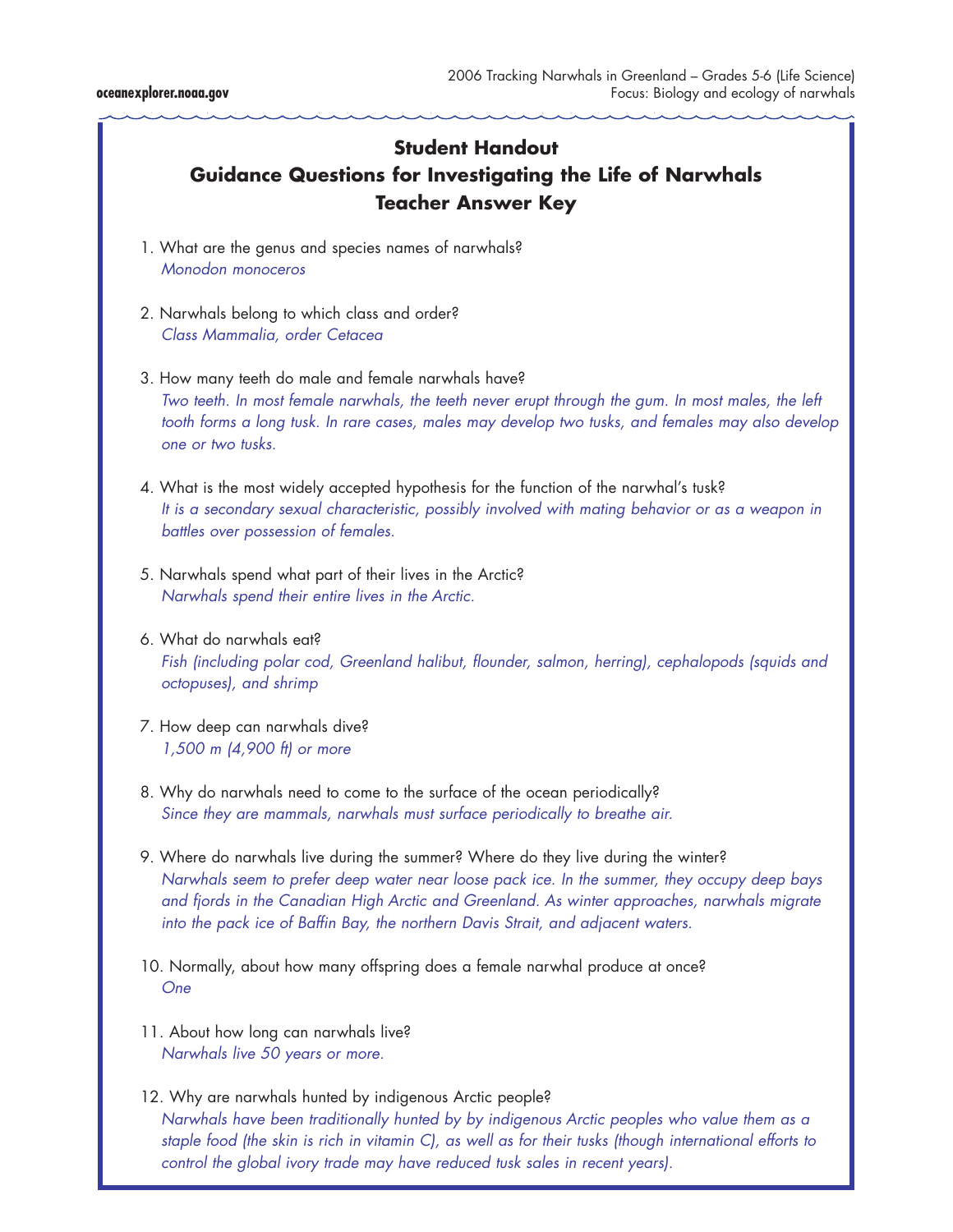- 13. The overall number of narwhals in the Arctic appears to be slowly decreasing. What are three possible reasons for this?
	- *Hunting;*
	- *Increased competition for food, due to the development of an inshore fishery for Greenland halibut; and*
	- *Climate change (in contrast to the overall trend in the Arctic, sea ice in Baffin Bay has been increasing over the last several decades, increasing the risk of entrapment)*